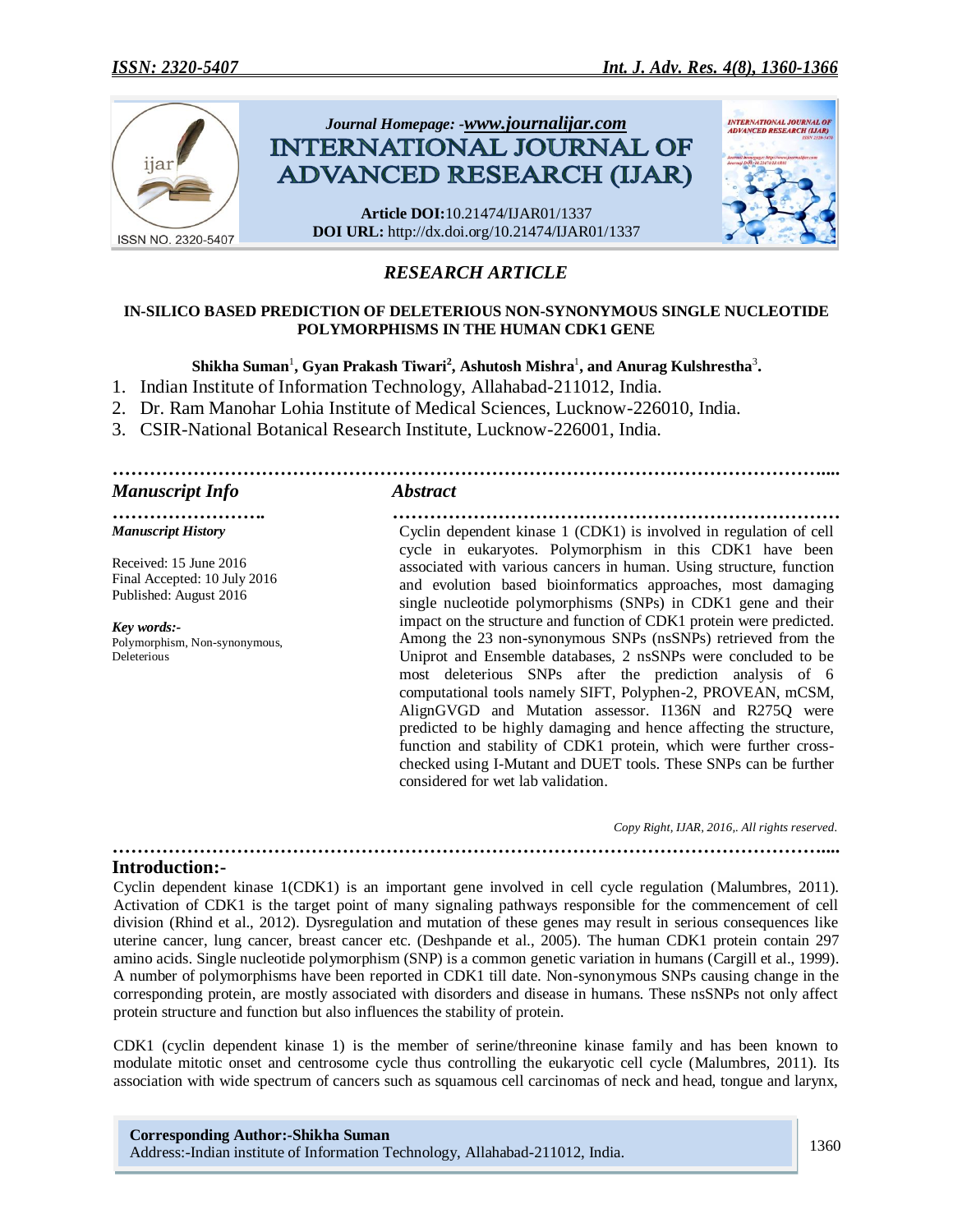esophagus, uterine cervix cancer, lung cancer, breast cancer and many other has already been well established (Deshpande et al., 2005; Cargill et al., 1999; Casimiro et al., 2012).

A number of computational methods employing various algorithms have been developed over the years for demarcating the damaging SNPs from the neutral. These approaches uses chemical, structural, functional, evolutionary and physical properties of the proteins. Combining the analysis from various computational methods may increase the prediction accuracy, instead of following single tool to prioritize the deleterious nsSNPs. This type of approaches for variant analysis can further improve our understanding of the mechanism with which these mutations alter the function of the proteins thus can leading to disease. This study aimed at identifying the deleterious non-synonymous single nucleotide polymorphisms which affects the structure and function of CDK1 protein. Myriad of computational tools were used to identify the pathogenic variants of CDK1 and scrutinize its effect on the structure, function and stability of the protein.

# **Methodology:-**

### **Primary sequence analysis:-**

The amino acid sequence of human CDK1 protein was obtained from Uniprot (http://www.uniprot.org) with accession number P06493. Basic Local alignment search tool (BLAST) was performed on CDK1 protein against non-redundant protein sequences to identify the protein family. Conserved domain search (CD Search) (Marchler-Bauer et al., 2014) was utilized to identify conserved domain of CDK1. Search tool for Retrieval of Interacting Gene/Proteins (STRING) (Von Mering et al., 2003) version 10 was employed for identifying the interactions of CDK1 though its vast resource of interaction information obtained from high-throughput experiments, genomic context, co-expression and previous knowledge.

#### **SNPs retrieval:-**

The information on polymorphisms in the coding region of CDK1 was retrieved from databases such as dbSNP (http://www.ncbi.nlm.nih.gov/snp) and Uniprot. Only large scale (LS) studies were considered for analysis in Uniprot. To increase our knowledge of the nsSNPs in CDK1 protein, the datasets form both the databases were combined. The three dimensional structure of CDK1 (PDB Id: 4YC6) protein was downloaded from Protein Data bank (PDB) to study the effect of nsSNPs on the structure and function of protein.

#### **SNP variant effects:-**

To elucidate the effect of amino acid substitutions on protein structure and function, the nsSNPs were scrutinized using six prediction tools: SIFT (Kumar et al., 2009), Polyphen-2 (Adzhubei et al., 2010), AlignGVGD (Mathe et al., 2006), Mutation Assessor (Reva et al., 2011), PROVEAN (Choi et al., 2015) and mCSM (Pires et al., 2014).

SIFT classifies the substitution as deleterious or tolerated depending on the amino acid substitution type using sequence homology based features. The normalized probability of discovering a new amino acid at a particular position is referred to as SIFT score and ranges from 0 to 1. Variants with a SIFT score less than 0.05 indicate a deleterious effect of nsSNP on protein function while a score greater than 0.05 is assumed tolerated.

Polyphen-2 predicts the effect of amino acid substitution on structure and function of protein by utilizing protein structure and multiple sequence alignment (MSA) procured information. Polyphen-2 is a Naive Bayes classifier that assigns a PSIC (Position Specific Independent Count) score to the variants ranging from 0 to 1. A substitution is classified as "probably damaging" if the probabilistic score is greater than 0.85 and "possibly damaging" if the score is in between 0.15 to 0.85. The rest mutations are classified as benign.

PROVEAN (Protein Variation Effect Analyzer) predicts the change in biological function of a protein upon amino acid substitution or INDEL. It assigns a delta alignment score based on sequence clustering of reference and variant protein sequences. The substitutions with score less than -2.5 were termed as deleterious to protein function.

Mutation Assessor predicts the functional impact of amino acid substitution in proteins based upon evolutionary conservation of amino acids in homologous proteins. It provides a functional impact score (FIS) based on evolutionary knowledge classifying nsSNPs as low, medium, high and neutral.

AlignGVGD integrates biophysical attributes of amino acids together with MSA to predict the whether an amino acid substitution is deleterious or neutral. Residues are exchanged with the frequency of substitution to obtain and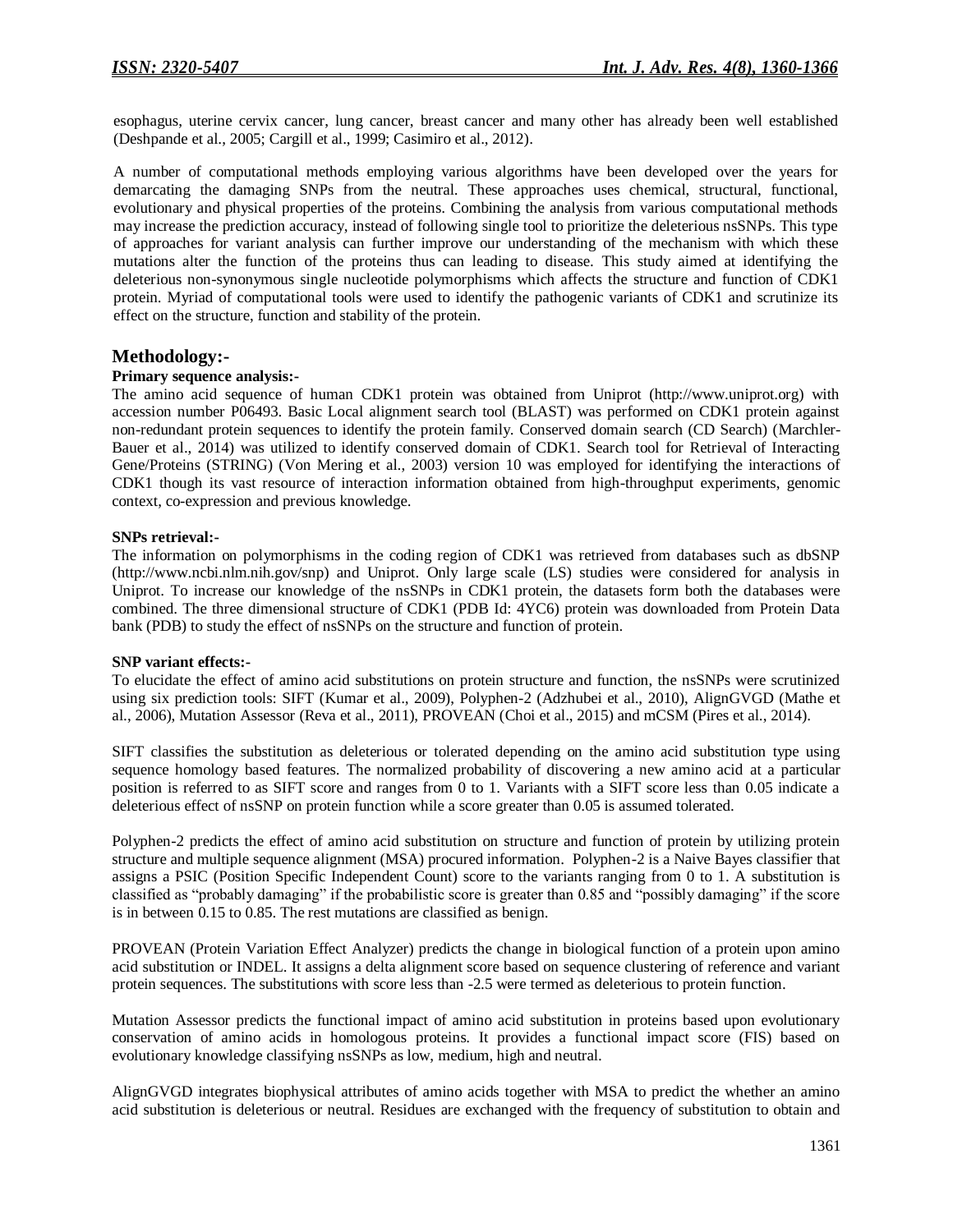compare physical as well as chemical properties. It provides a "C-score" which ranges from C0 to C65, with class 65 denoting deleterious mutations while class 0 represents neutral mutations.

Mutation Cutoff Scanning Matrix (mCSM) predicts the effect the amino acid substitution on the stability of protein through graph based signatures. The PDB structure of CDK1 protein was used as input along with mutated site and residue information to predict stability change (∆∆G).

## **Evolutionary conservation of amino acids:-**

Every residue contributes to the maintenance of protein structure, highlighting the importance of identifying evolutionary conservation of amino acids. Consurf (Celniker et al., 2013) was employed to calculate the degree of conservation of amino acids in CDK1 protein using MSA derived information and then determining the conservation rate by Bayesian inference. Consurf score ranges from 1 to 9 with 1 denoting variable residues and 9 denoting evolutionary conserved residues.

## **Biophysical characterization of protein:-**

SNPeffect (De Baets et al., 2011) integrates 4 tools namely, TANGO (prediction of aggregation prone regions), WALTZ (prediction of amyloid forming regions), LIMBO (Prediction of chaperone binding sites) and FoldX (analysis of protein stability) for molecular characterization of polymorphic variants in proteins. Mutations are categorized into mutations that decrease (dTANGO< -50), increase (dTANGO> 50) and do not affect (dTANGO between -50 and 50) the tendency of protein aggregation. Also, mutations that increase (dWALTZ> 50), decrease (dWALTZ< -50) and do not affect (dWALTZ between -50 and 50) the propensity of amyloid region in protein.

## **Protein stability studies:-**

An amino acid substitution in a protein sequence can cause significant change in protein stability. I-Mutant 2.0 (Capriotti et al., 2005) is a support vector machine (SVM) based classifier trained with extensive dataset derived from Protherm. A free energy change (DDG) is calculated between the wild and mutant variants based on Gibbs free energy. If  $DDG < 0$ , the mutation causes a decrease in stability of protein while  $DDG > 0$  denotes an increase in stability of protein upon mutation.

SDM (Site Directed Mutator) (Worth et al., 2011) is a server for assessing the effect of amino acid substitution on protein stability and function through potential energy function that uses environment specific amino acid substitution frequency within homologous families for calculation of a stability score. This stability score is similar to the free energy change difference between wild and mutant protein.

DUET (Pires et al., 2014) sever integrates two methodologies namely, mCSM and SDM to compute a consensus prediction using SVM regression with a radial basis kernel function for prediction of protein stability upon amino acid substitution.

# **Results and Discussion:-**

The human CDK1 protein was predicted to be a member of protein kinase superfamily by BLASTp against nonredundant protein sequences. A putative conserved domain was identified between 3-287 positions incorporating catalytic domain of serine/threonine kinase. CDK1 protein was found to be interacting with 10 other proteins such as Cyclin B1 (CCNB1) and Cyclin A2 (CCNA2) with confidence score greater than 0.900 (Figure 1).

A total of 23 non-coding synonymous SNPs in CDK1 gene were retrieved from dbSNP and Uniprot. The nsSNPS were scrutinized and categorized using six tools such as SIFT, Polyphen-2, Provean, Mutation Assessor, mCSM and AlignGVGD. SIFT predicted 12 nsSNPS as deleterious or affecting the protein function. Out of which 7 nsSNPs (D73P, Y15C, V18L, I136N, S178L, D211G AND R275Q) were predicted as highly deleterious with SIFT score of 0.0. Out of the 23 polymorphic variants, mCSM predicted 20 nsSNPs as damaging or destabilizing the protein structure. 19 SNPs were predicted to be damaging the protein function by PROVEAN with PROVEAN score less than -2.5. 13 nsSNPs were classified as deleterious by AlignGVGD, 10 variants were predicted to be affecting the protein structure and function by Polyphen-2. Mutation Assessor classified 2 nsSNPs with high confidence as damaging to protein structure and function. Based on the six prediction tools, 2 SNPs namely, I136N and R275Q were predicted to be deleterious to protein structure and function.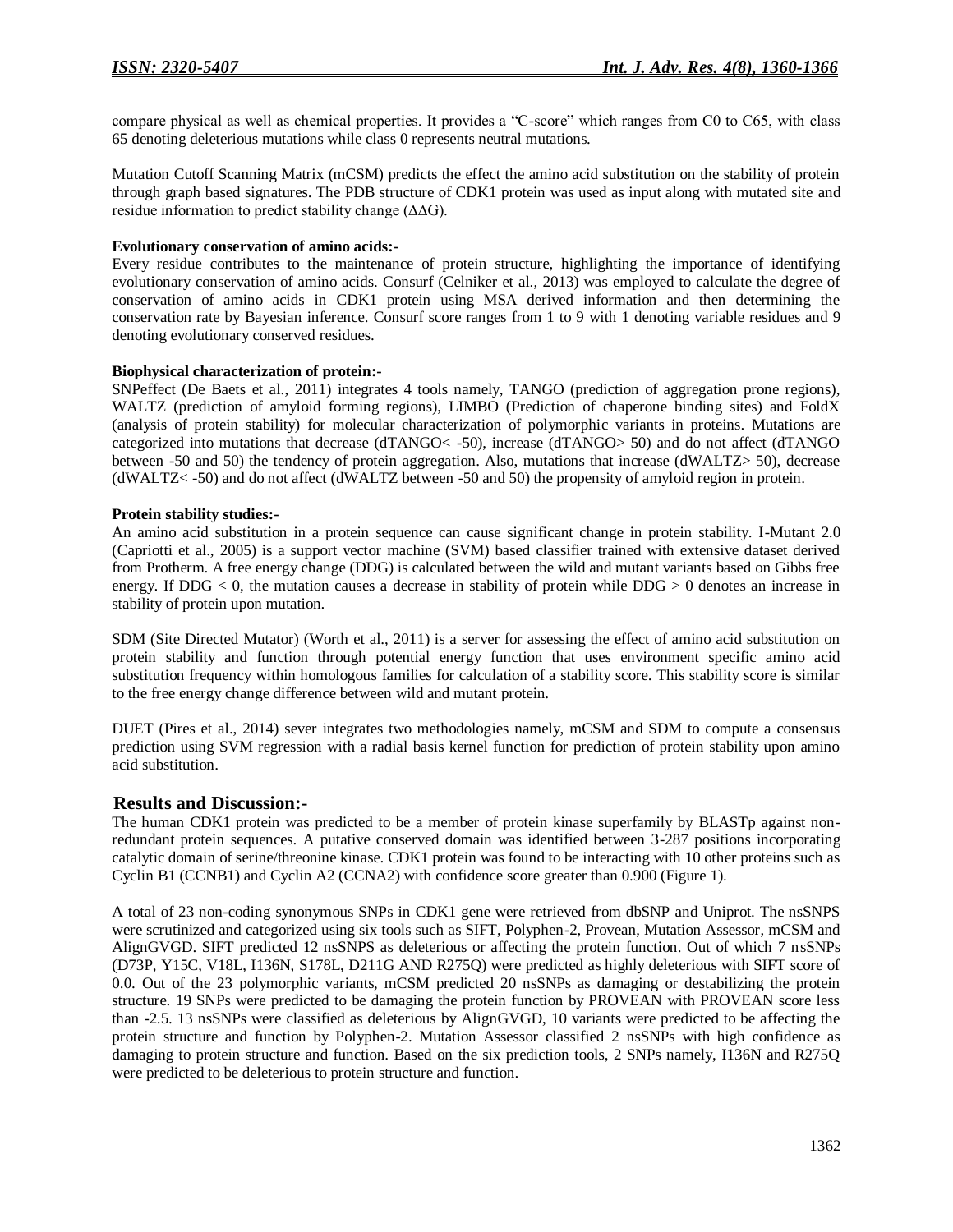Further analysis revealed the impact of these mutations on the structure and function of the protein. Thus, suggesting the significant role in initiation of the diseases.

To confirm the deleterious effect of the two variants, the effect of substitutions on the stability of protein was predicted using three protein stability analysis tools namely, I-mutant, DUET and SDM. Both the nsSNPs were predicted to destabilize the CDK1 protein by yielding negative free energy change (∆∆G) values (Table 1). I136N was found to form extended beta sheet and R275Q formed the loop or the irregular structure in the protein. Evolutionary conservation information of amino acids of CDK1 protein revealed that isoleucine and arginine at  $136<sup>th</sup>$  and  $275<sup>th</sup>$  position respectively were present in the highly conserved region.

Molecular phenotypic analysis of the deleterious variants was performed to understand the molecular characteristics of disease causing mutations. SNPeffect predicted the reduction in protein stability as a result of these two mutations. However, no effect on aggregation tendency, amyloid propensity and chaperone binding tendency of protein was predicted.

The impact of the amino acid substitutions on the local structural environment of protein was studied using HOPE (Venselaar et al., 2010) server. Replacement of isoleucine with asparagine at  $136<sup>th</sup>$  position was termed as deleterious by all the six prediction tools (Figure 4). Asparagine is bigger and less hydrophobic as compared to isoleucine. Isoleucine being a small residue was found to be buried in the core of the protein but the bigger residue, asparagine, may not fit in the core of protein. The position at which the mutation happened was the site for protein kinase domain. Moreover, MAPK docking motif was predicted at the site of mutation. The mutation can thus damage the motif and hence its function. Overall, the mutant residue has entirely different property than the wild type, it can disturb this domain and abolish its function.

Another substitution at  $275<sup>th</sup>$  position, where arginine is replaced with glutamine was considered as deleterious by all the six prediction tools. Arginine is a bigger and positively charged residue whereas glutamine is neutral and smaller. This change in charge can cause empty space at the core of the protein. Arginine forms the hydrogen bond with glutamic acid at position 173, proline at position 184 and isoleucine at position 269. Due to the size difference between glutamine and arginine, glutamine does not make hydrogen bonds. Also, the arginine forms salt bridge with glutamic acid at position 173 and aspartic acid at position 271. Since the natural and wild type residues have different charge properties, ionic interactions in the CDK1 protein are also disturbed. This mutation is also located in the domain that functions as protein kinases, which is hence abolished. The PKA phosphorylation site is damaged due to mutation as the mutation occurs in this motif.

The variant I136N is strongly associated with lung cancer whereas R275Q variant was found to be associated with breast cancer and colon cancer. This was found from the uniprot databases about non-synonymous SNPs, classified as pathogenic.



**Figure 1:-** Prediction results of 23 nsSNPs in the CDK1 gene by six tools.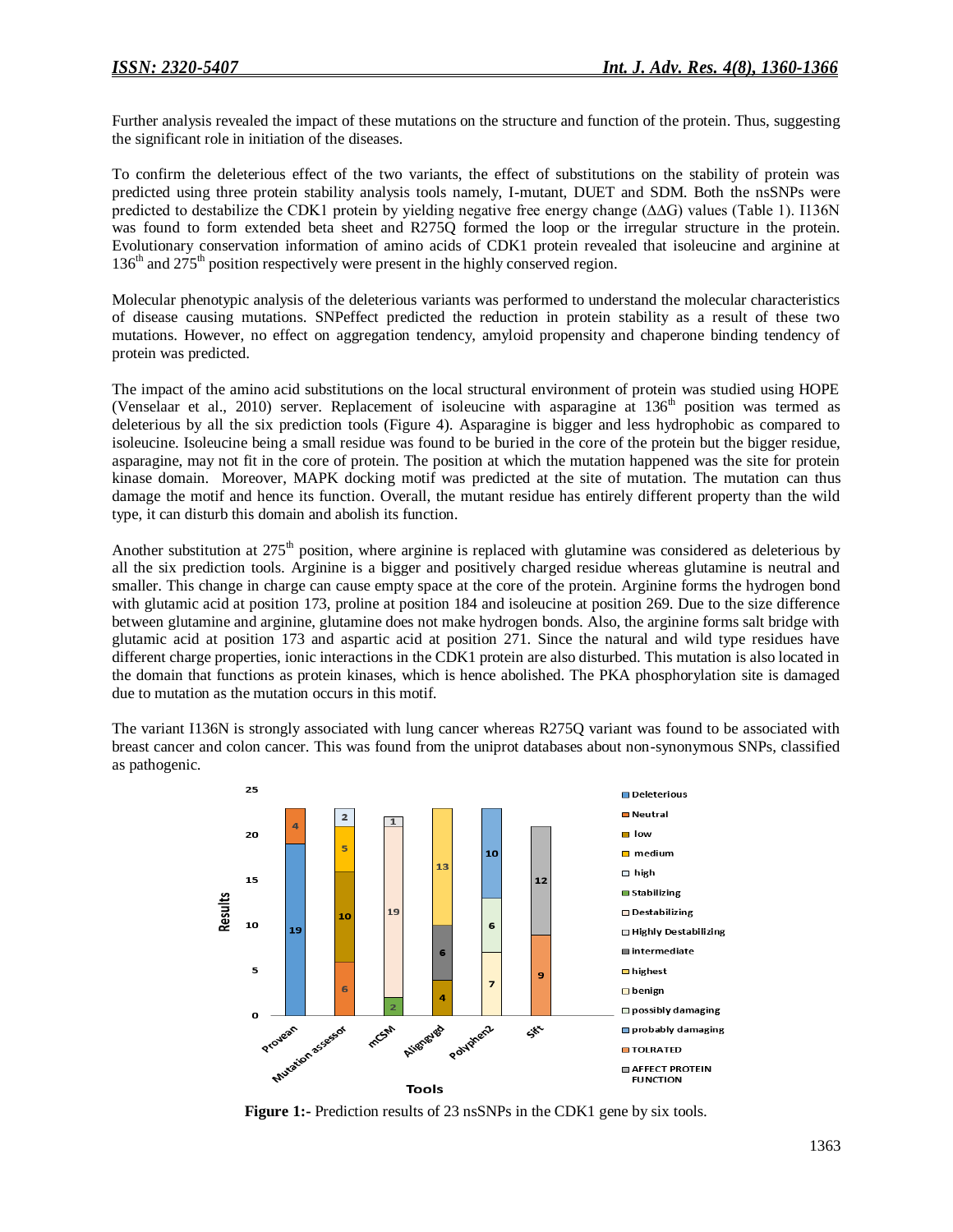

Figure 2:- Consensus prediction of all the six tools.



**Figure 3:-** protein-protein interaction of CDK1.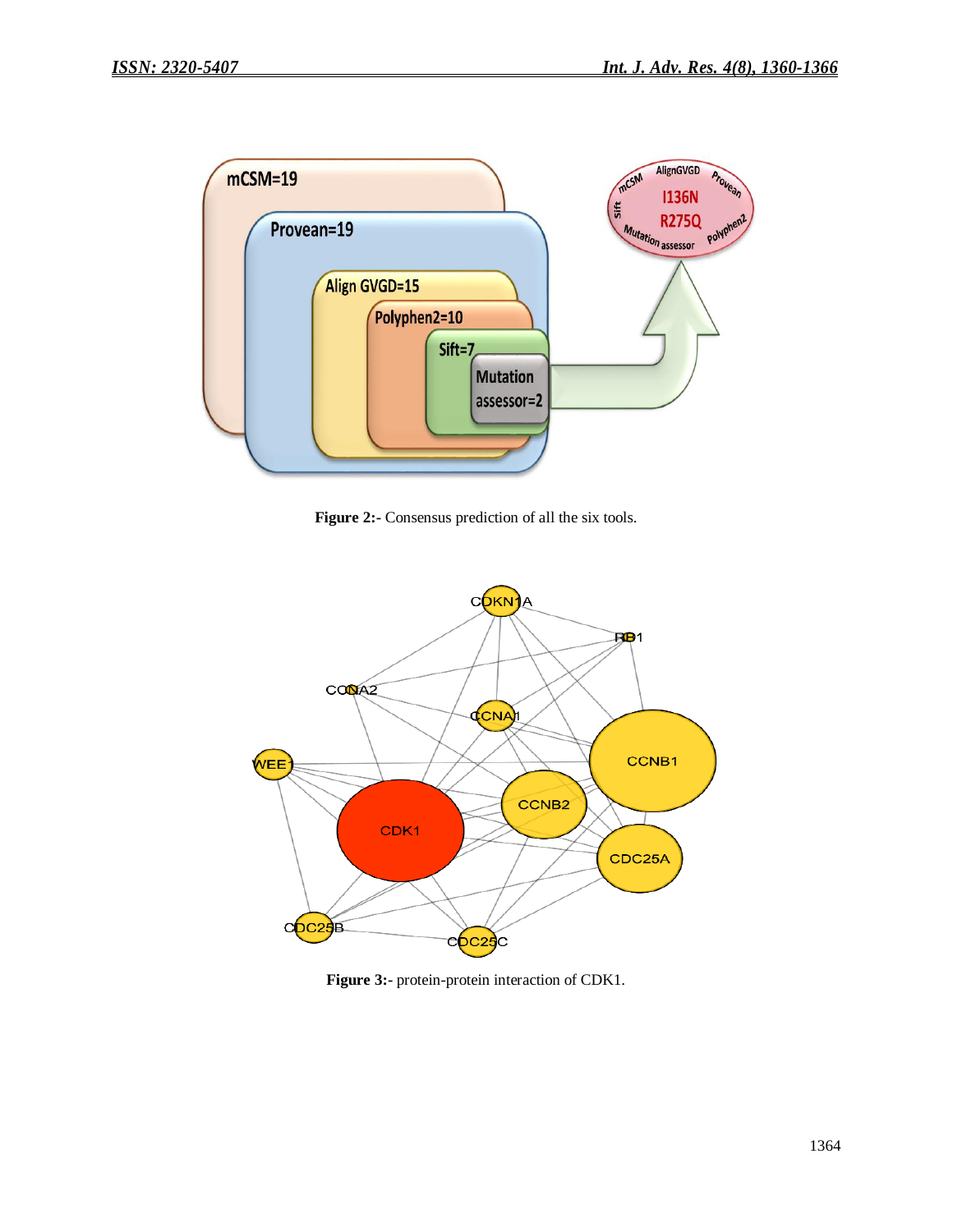

**Figure 4:-** secondary structure depiction of mutation in (a) I136N and (b) R275Q. Wild and mutated structure is represented by green and red color respectively.

|  |  |  |  |  | <b>Table 1:-</b> Variants with free energy change values with their conservation score and type. |
|--|--|--|--|--|--------------------------------------------------------------------------------------------------|
|--|--|--|--|--|--------------------------------------------------------------------------------------------------|

| <b>Variant</b> | <b>Position</b> | I-mutant<br>( $\Delta \Delta G$ ) | <b>DUET</b><br>$(\Delta \Delta G)$ | <b>SDM</b><br>$(\Delta \Delta G)$ | <b>Conservation score</b> | <b>Conservation type</b> |
|----------------|-----------------|-----------------------------------|------------------------------------|-----------------------------------|---------------------------|--------------------------|
| $\rm I/N$      | 136             | $-2.76$                           | $-2.84$                            | $-5.26$                           |                           | Conserved                |
| R/Q            | 275             | $-2.27$                           | $-1.54$                            | $-1.89$                           |                           | Conserved                |

| Table 2: structural and chemical properties of the two highly deleterious SNPs. |  |  |
|---------------------------------------------------------------------------------|--|--|
|---------------------------------------------------------------------------------|--|--|

| <b>Variant</b> | <b>Residue</b> | <b>Amino Acid</b>       | Molecular         | <b>Charge</b> | Hydrophobicity | <b>Structure</b> | <b>Stability</b> |
|----------------|----------------|-------------------------|-------------------|---------------|----------------|------------------|------------------|
|                |                |                         | weight<br>(g/mol) |               |                |                  |                  |
| I136N          | Wild type      | Isoleucine<br>$\rm (I)$ | 131.173           | Neutral       | Hydrophobic    | .OH<br>$H_2N'$   | Destabilize      |
|                | Mutant         | Asparagine<br>(N)       | 132.118           | Neutral       | Hydrophilic    | $H_2N$<br>$H_2N$ |                  |
| R275Q          | Wild type      | Arginine $(R)$          | 174.201           | Positive      | Hydrophilic    | $H_2N$<br>$H_2N$ | Destabilize      |
|                | Mutant         | Glutamine<br>(Q)        | 146.145           | Neutral       | Hydrophilic    | NH,<br>$H_2N^*$  |                  |

# **Conclusion:-**

Numerous tools using different computational algorithms were utilized to predict the deleterious mutations in human CDK1 gene. CDK1 genes encodes an important protein responsible for cell cycle regulation. Combination of the prediction results from the 6 structural, functional and evolution based methods identified two mutations namely, I136N & R275Q as deleterious non-synonymous SNPs of CDK1. These mutations were also found to affect the